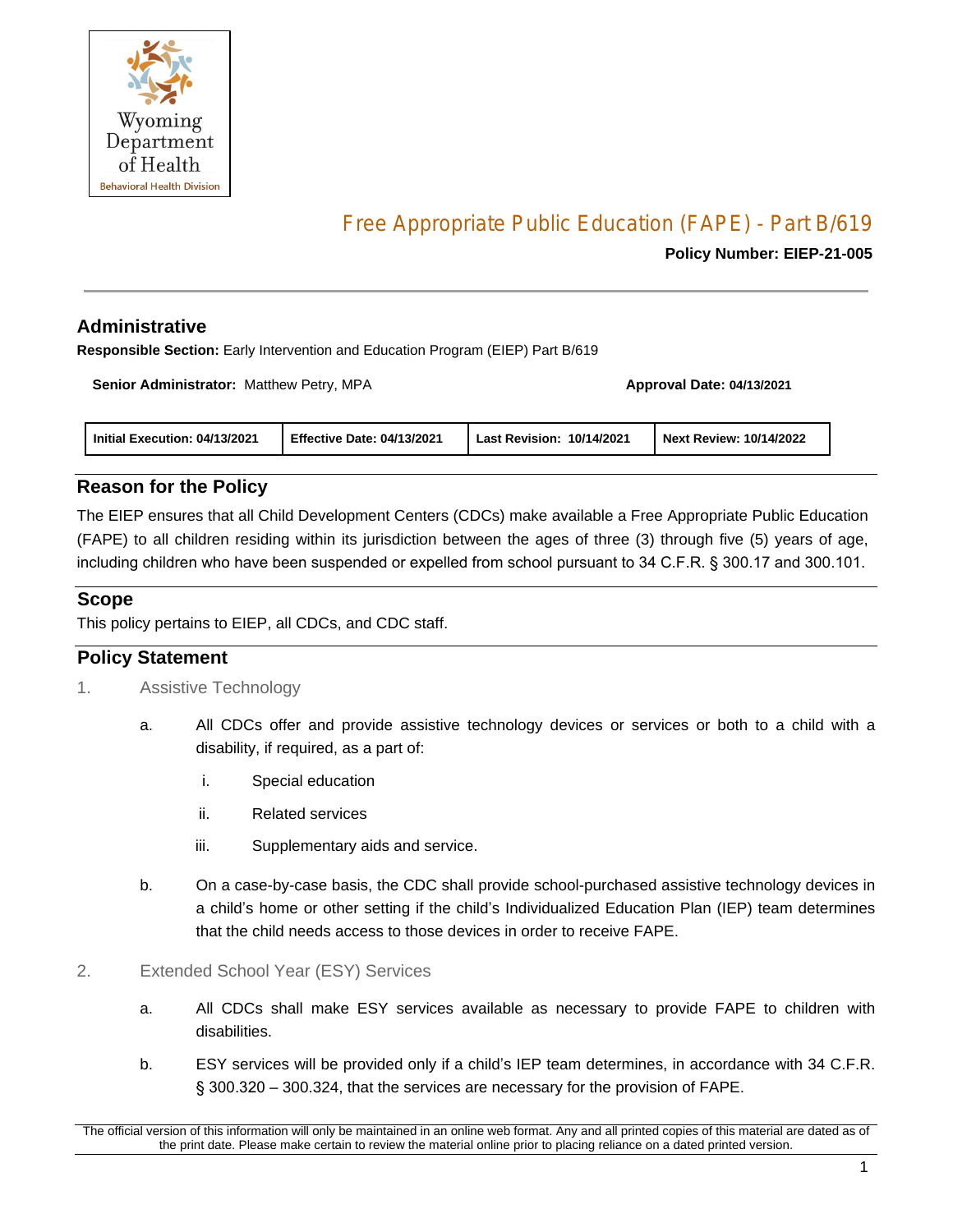- c. Services will not be limited to a particular category of disability, or unilaterally limited to the type, amount, or duration of services.
- d. The ESY services that are provided to a child with a disability shall:
	- i. Be provided beyond the normal school year;
	- ii. Be provided in accordance with the child's IEP;
	- iii. Be provided at no cost to the parents of the child; and
	- iv. Meet Wyoming standards.

#### 3. Non-Academic Services

- a. All CDCs shall afford children with disabilities an equal opportunity for participation in nonacademic and extracurricular services and activities including, as determined appropriate and necessary by the child's IEP team, the provision of supplementary aids and services.
- b. Non-academic and extracurricular services and activities may include counseling services, transportation, health services, and recreational activities.

#### 4. Physical Education Opportunities

- a. All CDCs shall make regular physical education services available to children with disabilities to the same extent that the CDCs provide those services to children without disabilities, unless:
	- i. The child is enrolled full time in a separate facility; or
	- ii. The child needs specially designed physical education as prescribed in the child's IEP.
- b. If a child is enrolled in a separate facility, the CDC shall ensure that the child receives appropriate physical education services.
- c. If special physical education is prescribed in a child's IEP, the CDC shall provide for those services, either directly or through other public or private programs.

#### 5. Assurances

- a. All CDCs shall make FAPE available to each eligible child within its jurisdiction beginning no later than the child's third birthday; and
- b. An IEP is in effect for the child by that date, in accordance with 34 C.F.R. §300.323(b).
- c. If an eligible child's third birthday occurs during the summer, the child's IEP team shall determine the date when services under the IEP will begin.
- d. All CDCs shall ensure that FAPE is available to any individual child with a disability who needs special education and related services, even though the child has not failed or been retained in a course or grade and is advancing from grade to grade.
- e. The determination that a child is eligible for and in need of special education must be made on an individual basis by the group responsible with the CDC for making eligibility determinations.